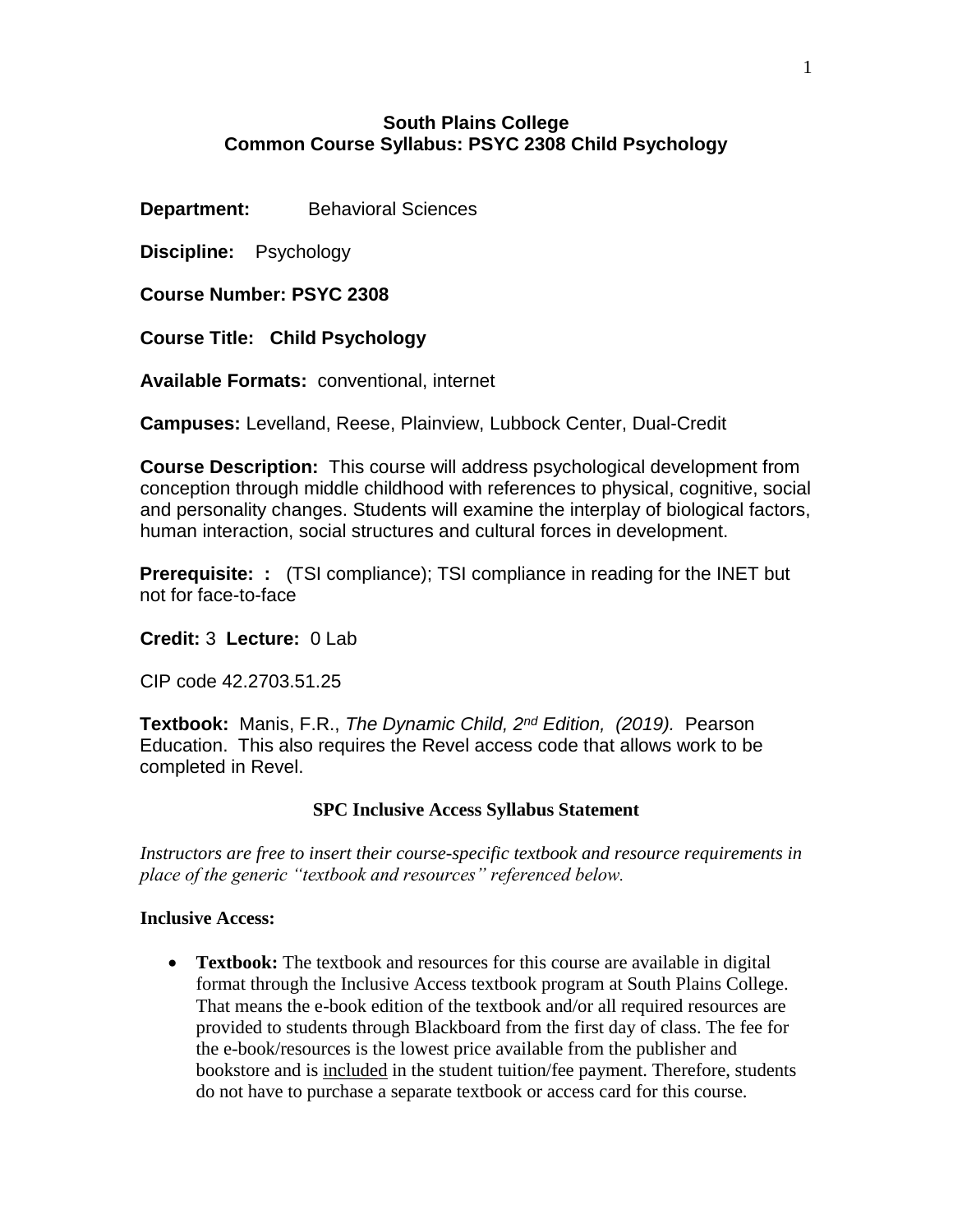- **E-book features:** Access to a cloud-based e-reader is provided by RedShelf via Blackboard. RedShelf e-book features include the ability to hear the text read aloud, highlight, take notes, create flash cards, see word definitions, build study guides, print select pages, and download up to 20% of the book for offline access. Visit<https://solve.redshelf.com/hc/en-us/requests/new> for e-book issues and support.
- **Opting out of Inclusive Access:** As long as they meet the opt-out deadline, students may choose not to participate in the Inclusive Access program if they have a textbook from another source. Students should check with the instructor for advice before deciding to opt out because Inclusive Access is the cheapest option for most students. Students should also find out whether course work is required in an online platform like *Mindtap* or *Connect*. If so, students who opt out would be required to purchase access to that platform in addition to acquiring the e-book on their own. To opt out of the Inclusive Access e-book/resources, students need to email [tfewell4texasbookcompany@gmail.com](mailto:tfewell4texasbookcompany@gmail.com) before the census date. Students must include their first name, last name, student ID number, and the course they are opting out of in the email. Once students have been opted out of Inclusive Access, they will receive a confirmation email. Students who need assistance to opt out should contact the SPC Bookstore. The Inclusive Access fee will be refunded to students who opt out before the census date for their term of enrollment. The census date for fall and spring is the twelfth class day. The census date for shorter terms varies between the second and third class day.

## **Supplies: Computer access**

**This course partially satisfies a Core Curriculum Requirement**: Social and Behavioral Science Foundational Component Area (080)

### **Core Curriculum Objectives addressed:**

- **Communications skills**—to include effective written, oral and visual communication
- **Critical thinking skills**—to include creative thinking, innovation, inquiry, and analysis, evaluation and synthesis of information
- **Empirical and quantitative competency skills**—to manipulate and analyze numerical data or observable facts resulting in informed conclusions
- **Social Responsibility**—to include the demonstrated knowledge and competence, knowledge of civic responsibility, and the ability to engage effectively in regional, national, and global communities

#### **Student Learning Outcomes:**

1. Describe how human beings change physically, cognitively, socially and emotionally from conception through childhood.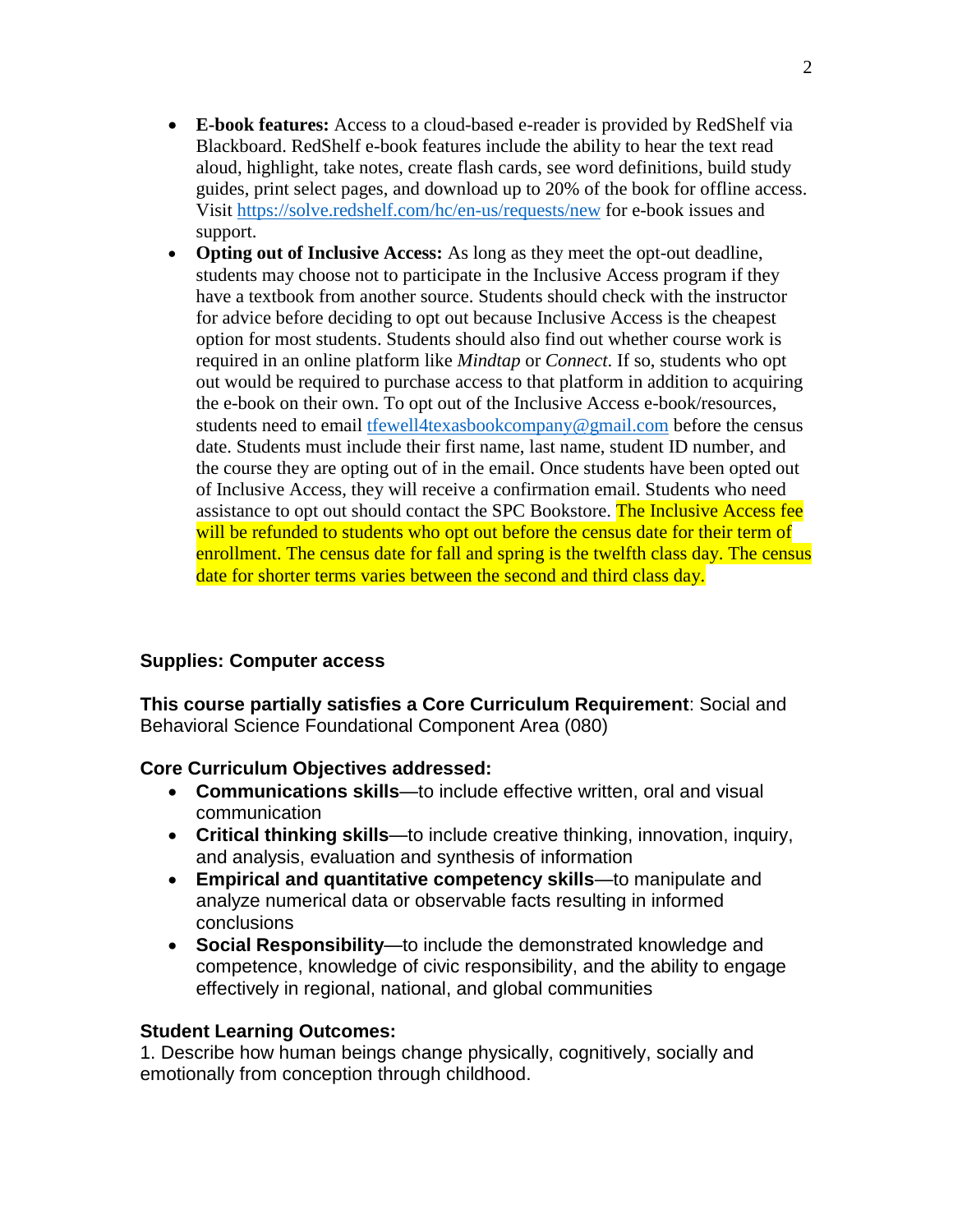2. Identify fundamental concepts and theories, both recent and historical, within the field of child psychology.

3. Evaluate research issues and methodologies used to investigate developmental phenomena.

4. Describe the process of development and the multiple sources of influence on a developing child.

**Student Learning Outcomes Assessment:** Measures of skills on discussion and quizzes will be used to assess the Student Learning Outcomes.

**Course Evaluation:** Discussions, quizzes, exams, and a paper will be used to determine your grade.

### **Attendance Policy:**

*Students are expected to attend all classes in order to be successful in a course. The student may be administratively withdrawn from the course when absences become excessive as defined in the course syllabus.*

*When an unavoidable reason for class absence arises, such as illness, an official trip authorized by the college or an official activity, the instructor may permit the student to make up work missed. It is the student's responsibility to complete work missed within a reasonable period of time as determined by the instructor. Students are officially enrolled in all courses for which they pay tuition and fees at the time of registration. Should a student, for any reason, delay in reporting to a class after official enrollment, absences will be attributed to the student from the first class meeting.*

*Students who enroll in a course but have "Never Attended" by the official census date, as reported by the faculty member, will be administratively dropped by the Office of Admissions and Records. A student who does not meet the attendance requirements of a class as stated in the course syllabus and does not officially withdraw from that course by the official census date of the semester, may be administratively withdrawn from that course and receive a grade of "X" or "F" as determined by the instructor. Instructors are responsible for clearly stating their administrative drop policy in the course syllabus, and it is the student's responsibility to be aware of that policy.* 

*It is the student's responsibility to verify administrative drops for excessive absences through MySPC using his or her student online account. If it is determined that a student is awarded financial aid for a class or classes in which the student never attended or participated, the financial aid award will be adjusted in accordance with the classes in which the student did attend/participate and the student will owe any balance resulting from the adjustment.*

**Plagiarism and Cheating:** Students are expected to do their own work on all projects, quizzes, assignments, examinations, and papers. Failure to comply with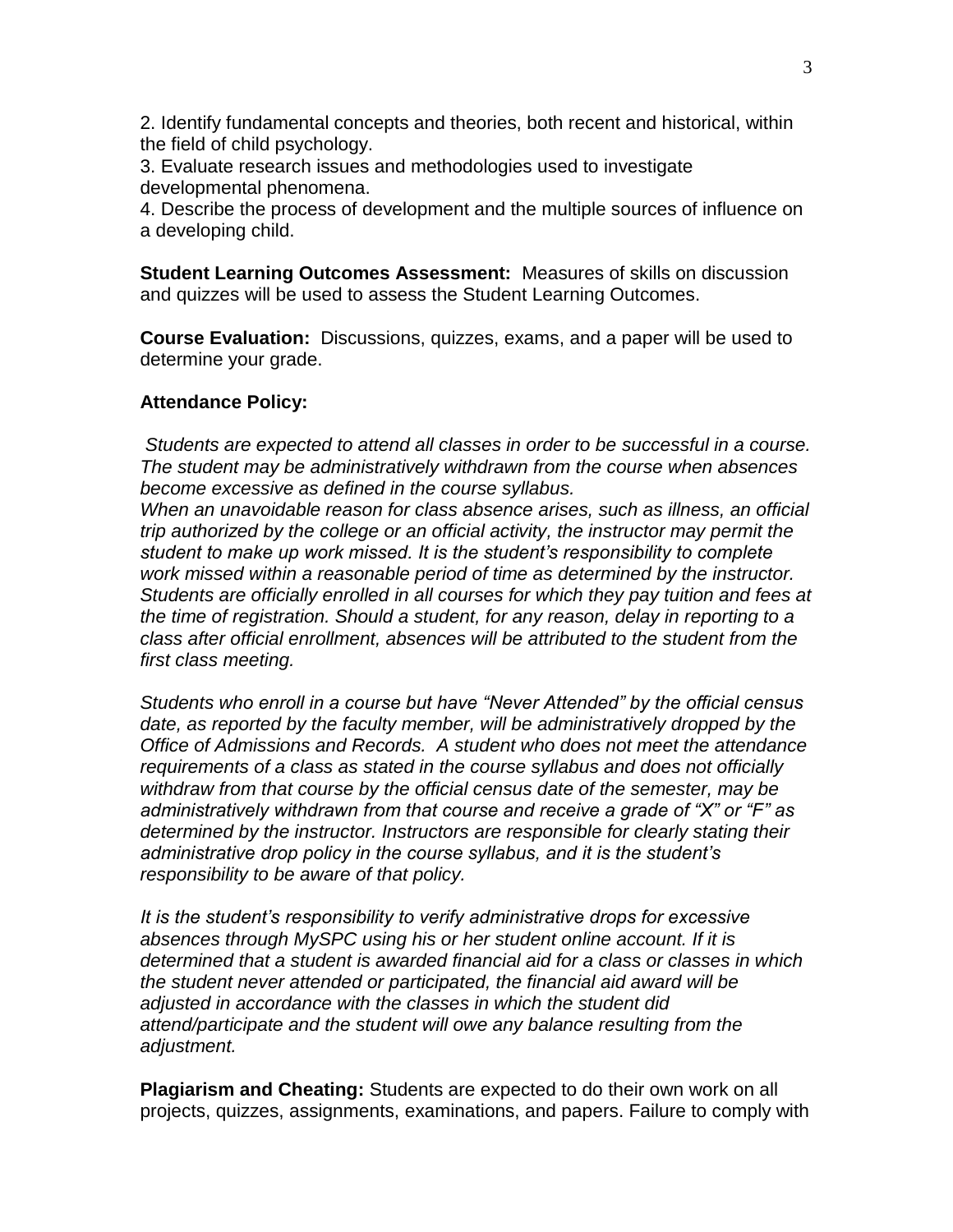this policy will result in an F for the assignment and can result in an F for the course if circumstances warrant.

Plagiarism violations include, but are not limited to, the following:

- 1. Turning in a paper that has been purchased, borrowed, or downloaded from another student, an online term paper site, or a mail order term paper mill;
- 2. Cutting and pasting together information from books, articles, other papers, or online sites without providing proper documentation;
- 3. Using direct quotations (three or more words) from a source without showing them to be direct quotations and citing them; or
- 4. Missing in-text citations.

Cheating violations include, but are not limited to, the following:

- 1. Obtaining an examination by stealing or collusion;
- 2. Discovering the content of an examination before it is given;
- 3. Using an unauthorized source of information (notes, textbook, text messaging, internet, apps) during an examination, quiz, or homework assignment;
- 4. Entering an office or building to obtain unfair advantage;
- 5. Taking an examination for another;
- 6. Altering grade records;
- 7. Copying another's work during an examination or on a homework assignment;
- 8. Rewriting another student's work in Peer Editing so that the writing is no longer the original student's;
- 9. Taking pictures of a test, test answers, or someone else's paper.

**Student Code of Conduct Policy:** Any successful learning experience requires mutual respect on the part of the student and the instructor. Neither instructor nor student should be subject to others' behavior that is rude, disruptive, intimidating, aggressive, or demeaning**.** Student conduct that disrupts the learning process or is deemed disrespectful or threatening shall not be tolerated and may lead to disciplinary action and/or removal from class.

**Diversity Statement:** In this class, the teacher will establish and support an environment that values and nurtures individual and group differences and encourages engagement and interaction. Understanding and respecting multiple experiences and perspectives will serve to challenge and stimulate all of us to learn about others, about the larger world and about ourselves. By promoting diversity and intellectual exchange, we will not only mirror society as it is, but also model society as it should and can be.

**Disability Statement:** Students with disabilities, including but not limited to physical, psychiatric, or learning disabilities, who wish to request accommodations in this class should notify the Disability Services Office early in the semester so that the appropriate arrangements may be made. In accordance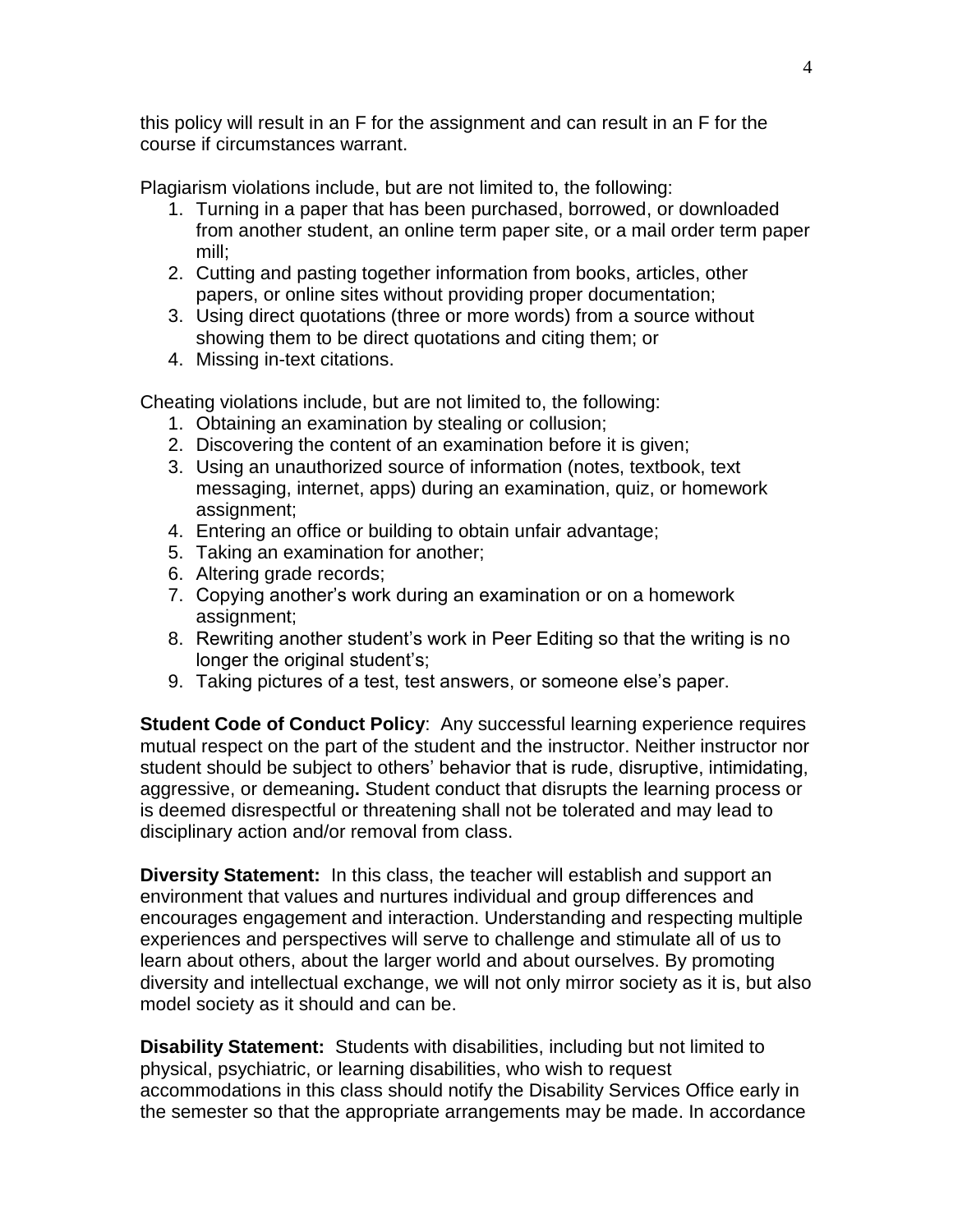with federal law, a student requesting accommodations must provide acceptable documentation of his/her disability to the Disability Services Office. For more information, call or visit the Disability Services Office at Levelland (Student Health & Wellness Office) 806-716-2577, Reese Center (Building 8) 806-716- 4675, or Plainview Center (Main Office) 806-716-4302 or 806-296-9611.

**Nondiscrimination Policy:** South Plains College does not discriminate on the basis of race, color, national origin, sex, disability or age in its programs and activities. The following person has been designated to handle inquiries regarding the non-discrimination policies: Vice President for Student Affairs, South Plains College, 1401 College Avenue, Box 5, Levelland, TX 79336. Phone number 806-716-2360.

**Title IX Pregnancy Accommodations Statement:** If you are pregnant, or have given birth within six months, Under Title IX you have a right to reasonable accommodations to help continue your education. To [activate](http://www.southplainscollege.edu/employees/manualshandbooks/facultyhandbook/sec4.php) accommodations you must submit a Title IX pregnancy accommodations request, along with specific medical documentation, to the Director of Health and Wellness. Once approved, notification will be sent to the student and instructors. It is the student's responsibility to work with the instructor to arrange accommodations. Contact the Director of Health and Wellness at 806-716-2362 or [email](http://www.southplainscollege.edu/employees/manualshandbooks/facultyhandbook/sec4.php) [cgilster@southplainscollege.edu](mailto:cgilster@southplainscollege.edu) for assistance.

As part of its commitment to maintaining a positive learning, working and living environment free from discrimination, South Plains College complies with Title IX of the Education Amendments, which prohibits discrimination and harassment based upon sex in an institution's education programs and activities. Disability Services/Section 504 Statement of Non-Discrimination In accordance with the requirements of the titles of the Americans with Disabilities Act of 1990, and Section 504 of the Rehabilitation Act of 1973 as amended in 1992, South Plains College will not exclude or discriminate against any individual with a disability from the full attainment and access to post-secondary education, and equal enjoyment of its services and facilities. Detailed information and how to respond to these situations can be found at [https://www.southplainscollege.edu/student\\_consumer/TitleIX-NonDiscrim-](https://www.southplainscollege.edu/student_consumer/TitleIX-NonDiscrim-TermNotification.pdf)[TermNotification.pdf.](https://www.southplainscollege.edu/student_consumer/TitleIX-NonDiscrim-TermNotification.pdf)

**Campus Concealed Carry**: Texas Senate Bill - 11 (Government Code 411.2031, et al.) authorizes the carrying of a concealed handgun in South Plains College buildings only by persons who have been issued and are in possession of a Texas License to Carry a Handgun. Qualified law enforcement officers or those who are otherwise authorized to carry a concealed handgun in the State of Texas are also permitted to do so. Pursuant to Penal Code (PC) 46.035 and South Plains College policy, license holders may not carry a concealed handgun in restricted locations. For a list of locations and Frequently Asked Questions, please refer to the Campus Carry page

at: <http://www.southplainscollege.edu/campuscarry.php>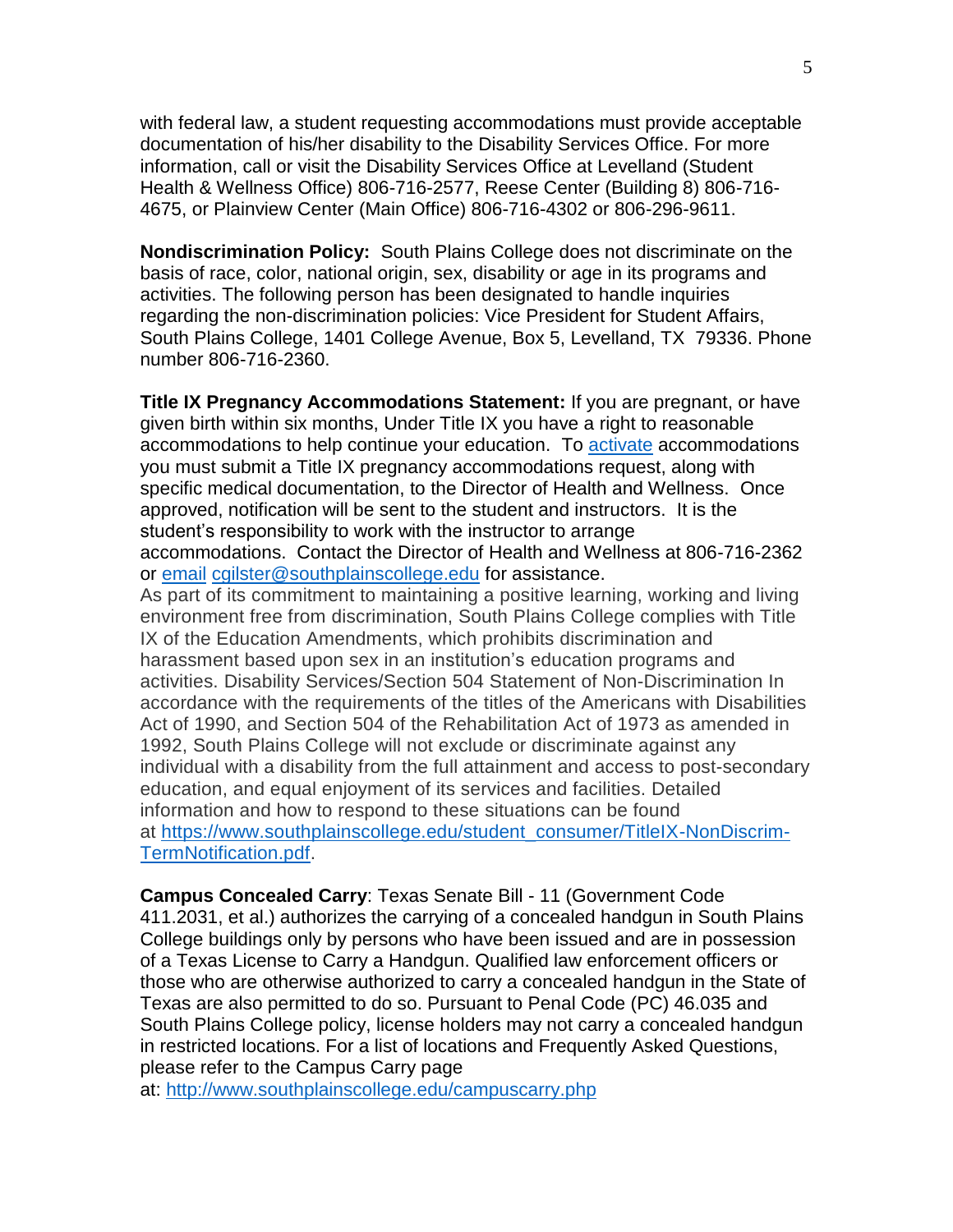Pursuant to PC 46.035, the open carrying of handguns is prohibited on all South Plains College campuses. Report violations to the College Police Department at 806-716-2396 or 9-1-1.

#### **SPC Bookstore Price Match Guarantee Policy:**

If you find a lower price on a textbook, the South Plains College bookstore will match that price. The difference will be given to the student on a bookstore gift certificate! The gift certificate can be spent on anything in the store.

If students have already purchased textbooks and then find a better price later, the South Plains College bookstore will price match through the first week of the semester. The student must have a copy of the receipt and the book has to be in stock at the competition at the time of the price match.

The South Plains College bookstore will happily price match BN.com & books on Amazon noted as *ships from and sold by Amazon.com*. Online marketplaces such as *Other Sellers* on Amazon, Amazon's Warehouse Deals, *fulfilled by* Amazon, BN.com Marketplace, and peer-to-peer pricing are not eligible. They will price match the exact textbook, in the same edition and format, including all accompanying materials, like workbooks and CDs.

A textbook is only eligible for price match if it is in stock on a competitor's website at time of the price match request. Additional membership discounts and offers cannot be applied to the student's refund.

Price matching is only available on in-store purchases. Digital books, access codes sold via publisher sites, rentals and special orders are not eligible. Only one price match per title per customer is allowed.

Note: The instructor reserves the right to modify the course syllabus and policies, as well as notify students of any changes, at any point during the semester.

Specific Course Information:

Child Psychology PSYC 2308 /Blackboard

Peggy Skinner, Ph.D. Professor

(806) 716-2455

Outside email : pskinner@southplainscollege.edu.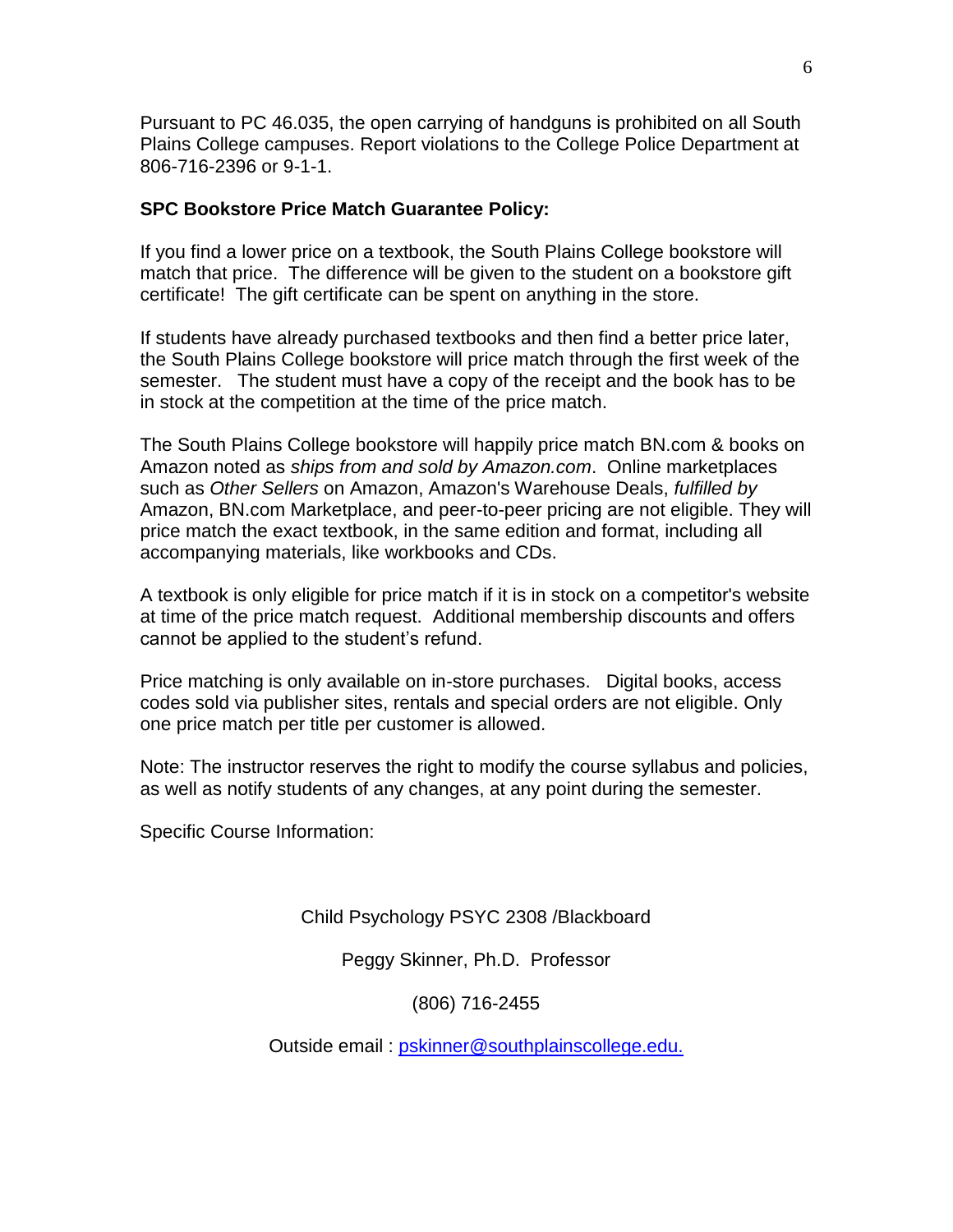#### **Textbook:**

#### • **Textbook/Required reading:**

The Dynamic Child by Franklin R. Manis, 2<sup>nd</sup> Edition. (2019). This book is published by Pearson. You will also need the code for REVEL which is the system for completion of assignments and also access to the Virtual Child program. Here is the ISBN number which is required for the book: **REVEL for Dynamic Child -- Access Code Card**

 $\Box$ 

### **Computer Requirements:**

• These are specified on the Blackboard site. There are study tapes that will assist in learning Blackboard. The link is https://help.blackboard.com/enus/Learn/Reference/Blackboard Learn [Videos](https://help.blackboard.com/en-us/Learn/Reference/Blackboard_Learn_Videos)

## **. Troubleshooting and Tech Support:**

- **Open Computer Lab**: There is an Open Computer Lab located on the Levelland campus in the Technology Center. It is available to all students, with priority given to those students enrolled in computer classes. Computers are also available on the Reese Center, Lubbock, and Plainview campuses. IF viewing videos, check to see if you need headsets for audio.
- **Technical Problems/Support:** If you are having computer problems, I will try to help you in any way that I can but calling tech support might be quicker. Please remember that it is your responsibility to have a backup plan if your computer goes down. **Please have a backup plan in place.**
- **PLEASE DO NOT WAIT UNTIL THE LAST MINUTE TO TURN ASSIGNMENTS IN OR YOU MAY HAVE PROBLEMS!** Remember the saying "**TECHNOLOGY HAPPENS**"!
- **Anti-virus Software**: Please make sure that your computer has an up-to-date antivirus software program installed.

### **Attendance Policy:**

• Even though this is an online class or a virtual classroom, students still have to access the course on a regular basis to so assessments, submit assignments and participate in class discussion via the class discussion board. If you do not complete assignments for 3 weeks this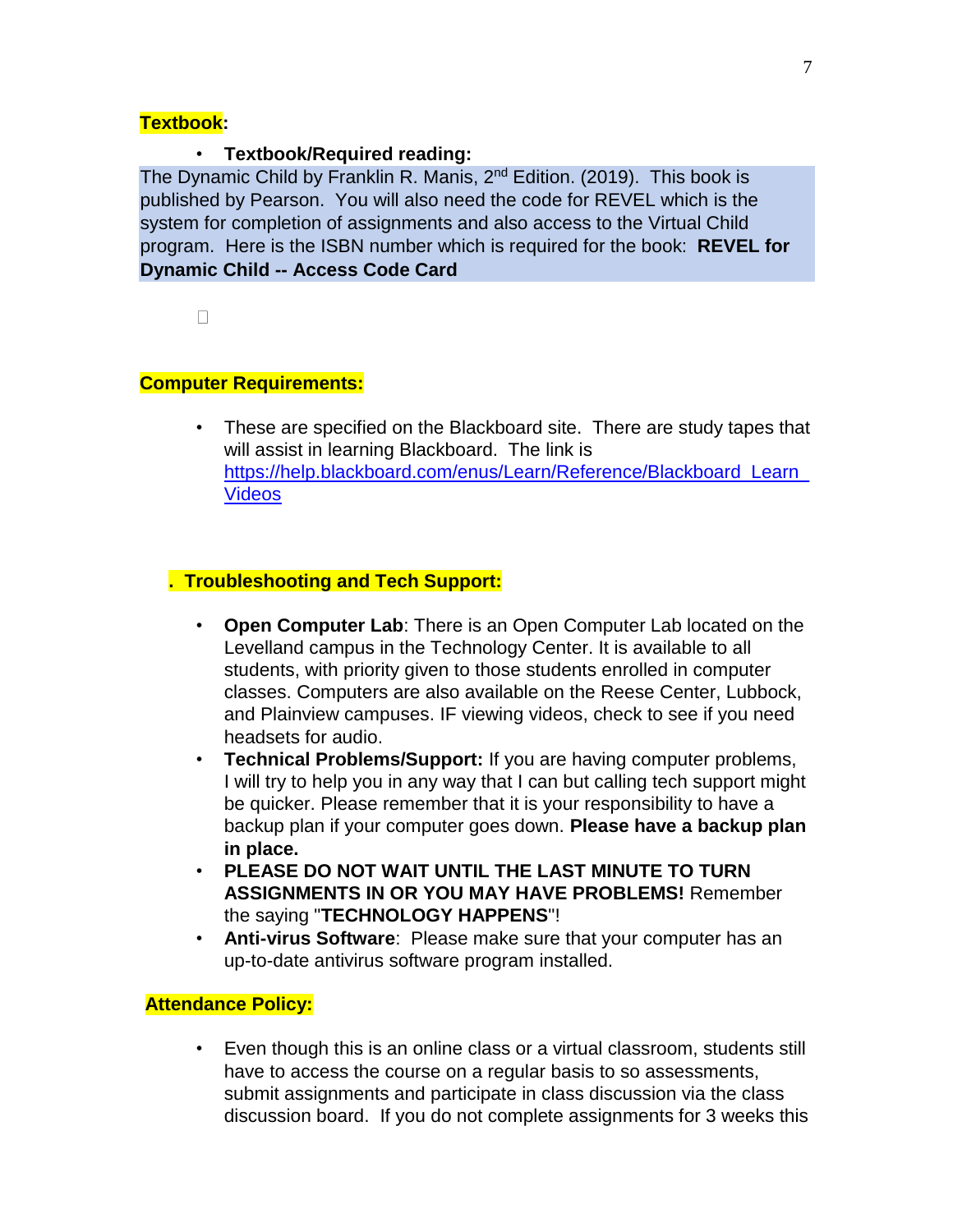is reason to drop you from the course. Be sure that you keep up with assignments.

- The Blackboard software used to manage this online course tracks student logins, tracking when and where the student has been in the course. Accessing this course on a regular basis is extremely important in order to meet the objectives of this course. You will feel more at ease with the materials if you stay in touch with what is going on.
- **Administrative Drop Policy:** Due to Financial Aid and South Plains College requirements for participation/attendance:
- *It is important to note that students who fails to turn in 3 weeks' assignments will be dropped with a grade of "X" or "F" from the course. If missed assignments occur after the final drop date you will not be dropped and will receive the grade earned.*

## **GRADING:**

- The first post is an introduction of you to the class (see deadline on calendar). All Discussion topics will be listed on Discussion page.
- o The primary goal of this portion of the course is to "talk" about what you are learning so it is more appropriate to be informal and conversational in these assignments and spend more time polishing the weekly assignment questions.
	- o **DISCUSSIONS have the same deadline as your weekly assignments** from REVEL. The topic is provided and you will be asked to respond to that question and/or video. There is one discussion due per week and it is worth 75 points each for a total of 1125 points. o
	- o **REVEL** is a textbook platform that is connected via the link that shows on the "Start Here page." If you click on the REVEL tab it will take you directly to the Pearson site. You can use the site for 2 weeks complementary use or use your code on the first time to become a registered user. If you use the complementary two weeks, you will still need to purchase the code after that 2 weeks to complete the course. This 2 week time period is provided to assist students who might not yet have financial aid. There are quizzes in this section for each chapter at 100 points each and a total of 1500 points.
	- o **VIRTUAL CHILD** is a program where you build your virtual child and have to answer questions along the way regarding the child's development based upon genetics, temperament, and environment. This should be a fun way to see how the information about child psychology applies to a child. This is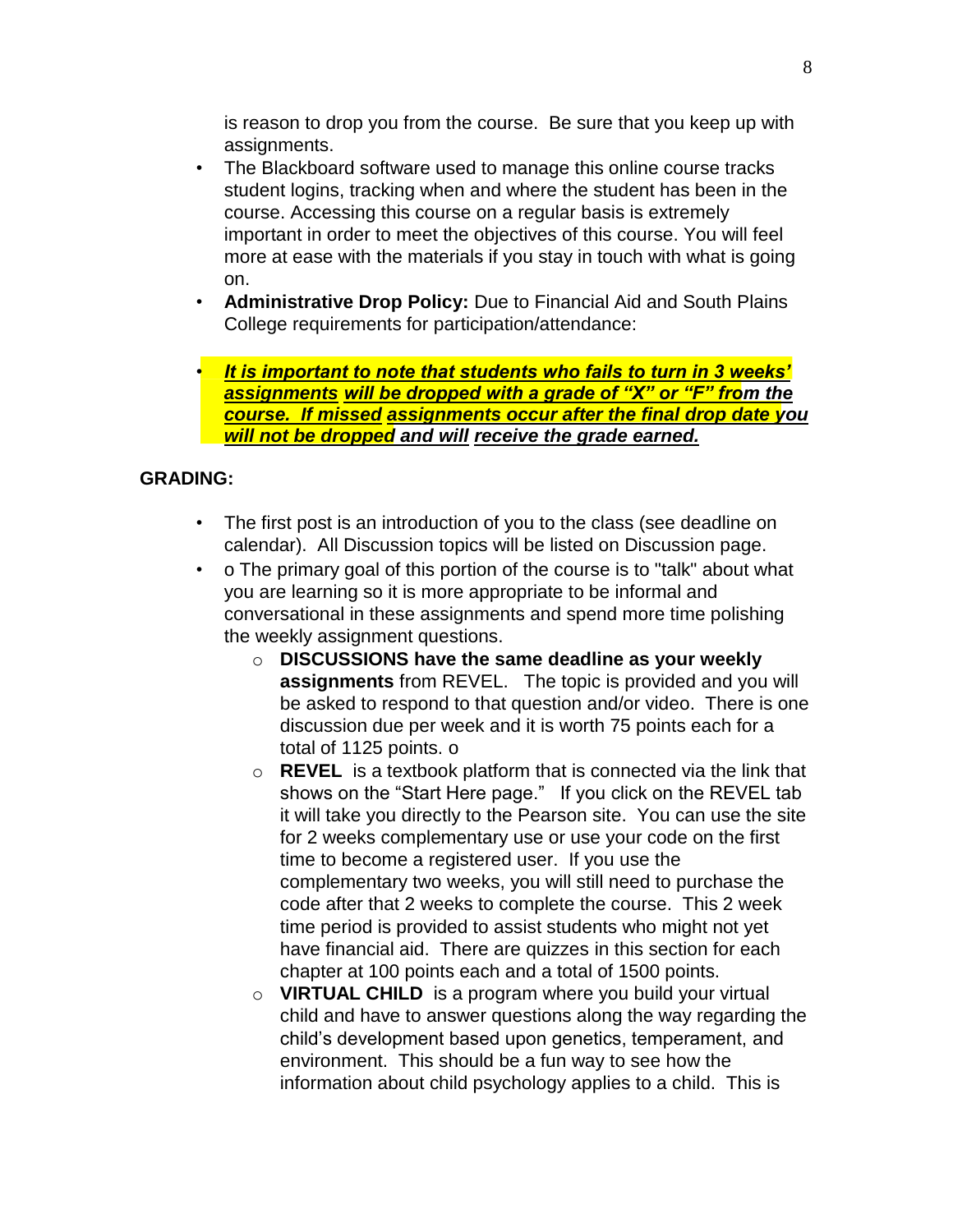optional and gives you a good understanding of children but is not required and no points will be assigned.

- o **PAPER—**you will have a short paper that is required and will be worth 500 points. This information is located on the "Paper" page on the Start Here tab and on the left tab.
- o **EXAM 1 and EXAM 2 –** You have 2 essay exams during the semester. These are available for several weeks but do have a deadline that is listed. You may use your textbook and other sources to answer the questions. Each exam is worth 250 points.
- o **TOTAL points for all these assignments and tests would be as follows:**
	- 1. **Revel—1500**
	- 2. **Discussions—1125**
	- 3. **Exam 1—250**
	- 4. **Exam 2—250**
	- 5. **Paper---500**
	- 6. **Total --3625**

## **ONLINE ETIQUETTE**

A few words about communication and online discussion are in order. As you can imagine, some conversations easily become emotional, especially if we touch on people's deeply held beliefs. Unfortunately, online posting can mislead one into thinking that cyberspace is an "anything goes" kind of forum. This isn't the case. Civil interaction is as much expected here as in the "traditional" classroom. Below I provide some guidelines for communicating more effectively online. I will deduct points from posts that violate the spirit of these suggestions. IF I DEEM THE COMMENTS ESPECIALLY EGREGIOUS I WILL DROP YOU FROM THE CLASS.

### **Essay Questions:**

These should be polished writing assignments which use the written standards of conventional English (i.e. spelling, punctuation, paragraph form and grammar count!). Be sure and address textbook information in your assignment.

• As in the Discussion Board requirements, you must use the **psychological perspective** and you should reference textbook material (but do not copy) to show an understanding of terms and concepts to receive the maximum number of points. When using text or other sources, it is important that you use **YOUR OWN words** to demonstrate that you understand the material. Don't copy/paste from textbook or other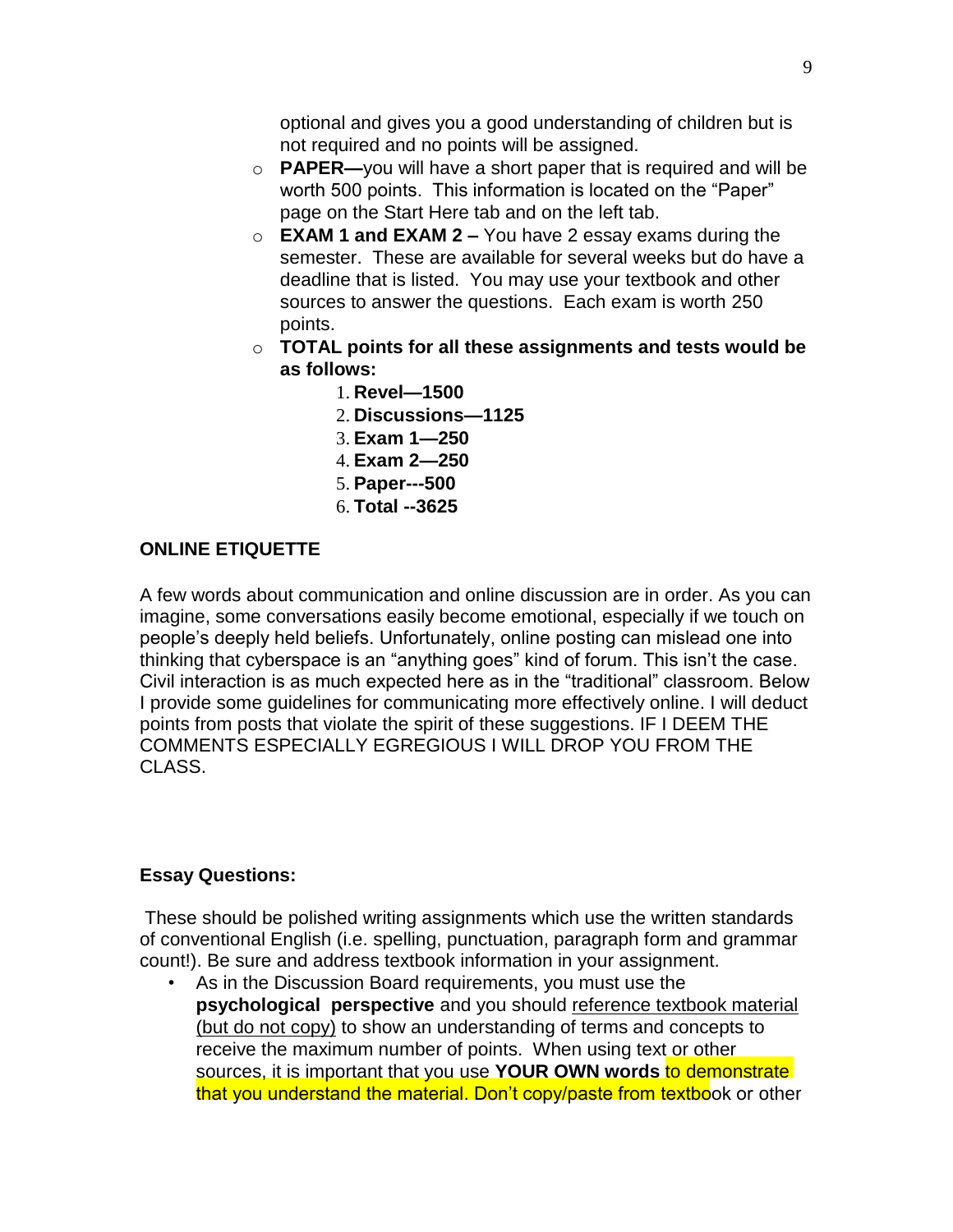sources since that is plagiarism and dishonest. Points are deducted for length, spelling, grammar, paragraph form, etc.

• To help students keep on track and learn to the address topic clearly, the questions are very specific.

## **Remember grades are based on what you write not what you intended to say.**

- These should be polished writing assignments which use the written standards of conventional English (i.e. spelling, punctuation, paragraph form and grammar count!). Be sure and address textbook information in your assignment. You should reference textbook material to show an understanding of terms and concepts to receive the maximum number of points.
- NOTE: If you are unable to reword something then that usually means you don't know understand the material.

# **Calendar/Due Dates:**

- Check the calendar for all due dates and due dates are also listed on quizzes, assignments, discussions, and learning modules. NOTE: DEADLINES are for MIDNIGHT for the assignments.
- **Late work:** For the purposes of this course there are set deadlines (see assignment/testing/calendar links for dates). All work (quizzes, assignments, discussions) assigned for that week must be posted or submitted by that time to receive credit. . Excuses such as "The network was down," or "I could not figure out how to send the assignment " or "Time expired just as I went to hit the submit button" are not acceptable. In short, **plan ahead and do not wait until the last minute** to submit your assignments.
- Check on the Announcements for your calendar with all the dates.

## **Grade Distribution:**

**A = 90% This would mean having more than 90% of the 3625 points or 3262 points** 

**B = 80% This would mean having more than 80% of the 3625 points or above 2900 points.** 

**C = 70% This would mean having more than 70% of the 3625 points or above 2538 points.**